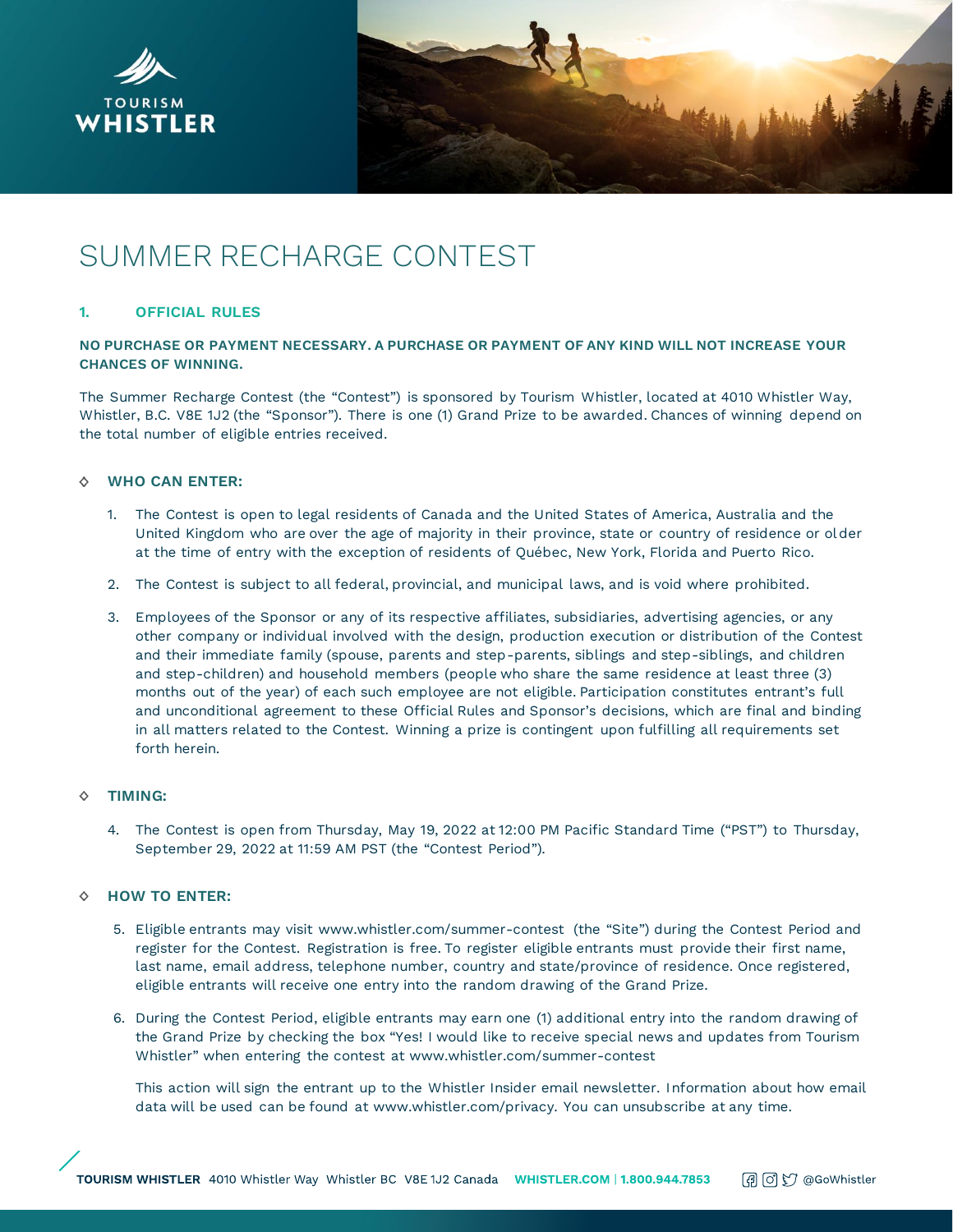

There is a maximum of one (1) additional entry that may be earned by an entrant during the contest entry process.

- 7. Limit of one (1) entry per person per registration during the Contest Period.
- 8. Any use of an electronic device to enhance or alter entrants' odds of winning will count as a fraudulent entry. Entries that are fraudulent are not permitted and will be declared invalid.
- 9. All entries become the property of the Sponsor and will not be acknowledged or returned. Receipt of entries for the random draw will not be acknowledged, and proof of submission of an entry will not be deemed proof of receipt.
- 10. The Sponsor reserves the right to delete any entries or remove participants that are in violation of the Official Rules.
- 11. By participating in the Contest, entrants agree to be bound by these Official Rules.

#### **GRAND PRIZE DRAW:** ♦

- 12. A random draw will be conducted on or about October 12, 2022 at 1:00 PM PST at the administration office of the Sponsor to select one (1) winner of all eligible entries received. Chances of winning the random draw depend on the number of eligible entries received during the Contest Period.
- 13. Following the draws for the Grand Prize, the selected entrants will be contacted by email address or telephone number provided.
- 14. In order to be verified the Grand Prize winner, the selected entrant must:
	- $\bullet$  Respond to the prize notification email or telephone call within five (5) business days of transmission;
	- Correctly answer, unaided, a time-limited, mathematical skill-testing question; and
	- ◆ Sign a declaration stating that he/she:
		- I. has read, understands and complies with the Official Rules;
		- II. releases and discharges the Sponsor; and
		- III. Consent to the announcement of the winner's name and the use by or on behalf of the Sponsor of the winner's name and/or photograph and/or video for advertising and promotional purposes, without any further compensation to the winner.
- 15. Should the selected entrant fail to comply with any of the requirements contained in these Official Rules, the Grand Prize will be automatically forfeited and another entrant will be selected and the initially selected entrant will be disqualified and will have no recourse towards the Sponsor or anyone involved in the Contest.
- 16. Return of any prize notification email as "undeliverable" may result in disqualification, and an alternate winner may be selected.

## **THE GRAND PRIZE:**

2. One (1) Grand Prize will be awarded. The Grand Prize is for one (1) winner and one (1) travel companion and will consist of the following: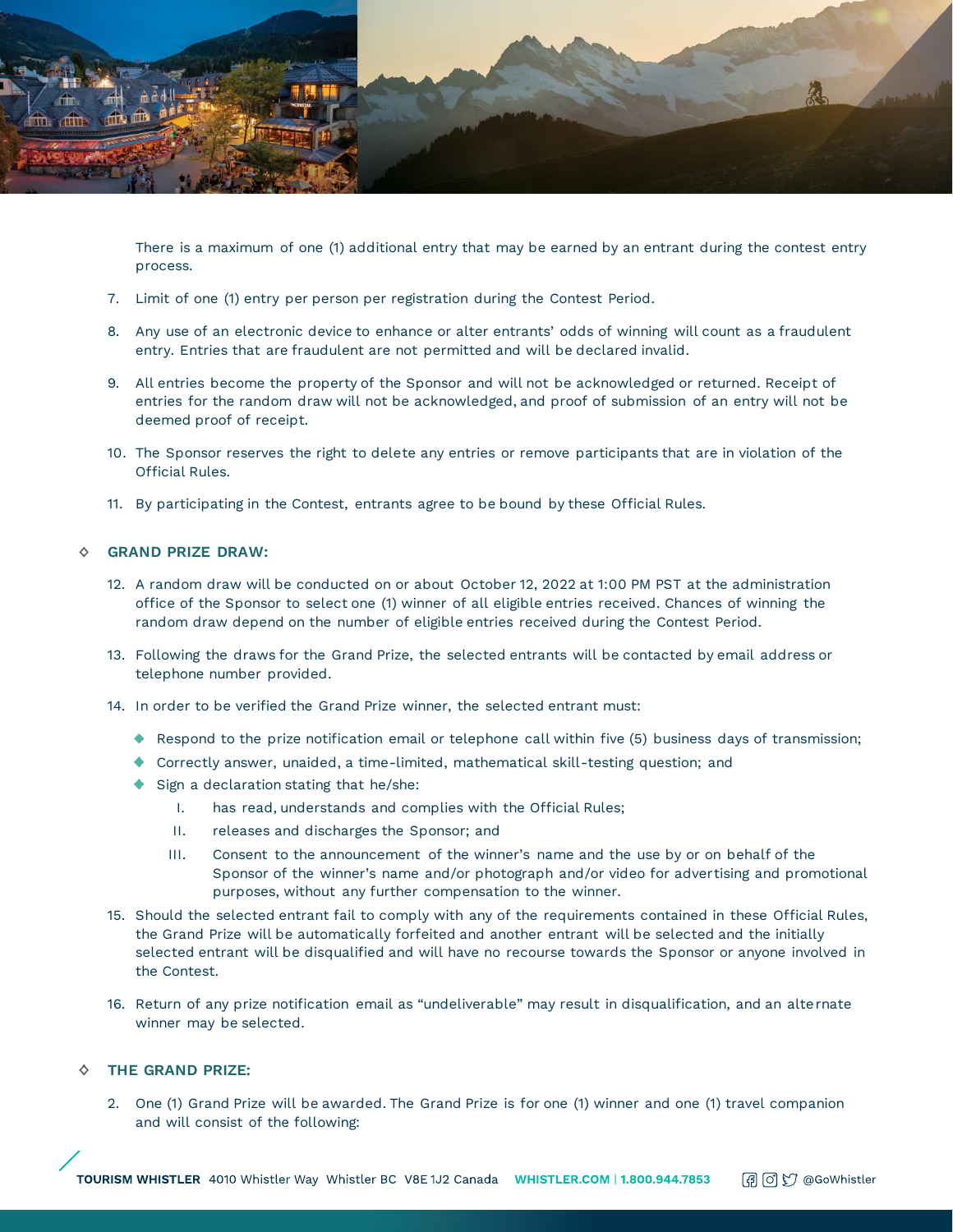

- Round-trip coach air transportation for two (2) people, from the major city airport nearest to the Grand Prize winner's residence (Sponsor's choice) to Vancouver, British Columbia, Canada;
- ◆ Round-trip SUV transportation, for two (2) people between Vancouver International Airport and Whistler courtesy of Whistler Wired Vacations Inc;
- ◆ Six (6) nights' accommodation in an Alpine 2-bedroom suite at the Hilton Whistler Resort & Spa, plus daily breakfast (room may change dependent on availability)
- One (1) Salmon Bake by ATV or 4X4 for two (2) adults with Canadian Wilderness Adventures
- $\bullet$  One (1) Elaho full day rafting guided tour for two (2) adults with Canadian Outback Rafting
- ◆ One (1) Sasquatch zipline tour for two (2) adults with Ziptrek Ecotours
- ◆ One (1) tour for two (2) adults with Whistler Photo Safaris
- ◆ Two (2) Whistler Blackcomb sightseeing passes
- Two (2) admission tickets to Vallea Lumina
- Two (2) admission tickets to the Audain Art Museum
- ◆ One (1) \$175 gift certificate for the Squamish Lil'wat Cultural Centre
- One (1) 60-minute massage & spa access for two (2) adults at the Spa at Nita Lake Lodge
- ◆ One (1) \$60 gift certificate for Legs Diamond restaurant
- ◆ One (1) \$150 gift certificate for the Dubh Linn Gate Irish Pub
- ◆ One (1) \$100 gift certificate for 21 Steps Kitchen + Bar
- ◆ One (1) \$278 gift certificate for Whistler Tasting Tours' Finer Things Tour
- ◆ One (1) \$100 gift certificate for any Gibbons Whistler Venue
- ◆ One (1) \$300 gift certificate for the Chefs Tasting Menu for two with wine pairing at Araxi.
- Two (2) smoothies from Hundo P smoothies, plus 2 drink koozies + 2 bamboo utensil sets
- ◆ One (1) \$50 gift certificate for the Naked Sprout Café

The approximate retail value is eighteen thousand nine hundred Canadian dollars (CAD \$18,900).

- 3. Bonus entries are not counted in the total number of entries as it relates to determining Grand Prize.
- 4. The winner must be able to redeem the Grand Prize between May 16 to September 29, 2023 and is subject to availability and blackout dates including May 18-21, June 30 – July 4, Aug 4-6 & Sept 1-3 2023. Activities are booked based on availability and may be cancelled due to operational hours and inclement weather. Some prizing may not be available on weekends. If the winner is not able to redeem the Grand Prize during this time the prize will be forfeited and no alternative prize will be awarded.
- 5. Any expenses not specifically mentioned above as part of the Grand Prize shall be the sole responsibility of the winner. The Grand Prize does not include any expenses related to meals, pre- and post-travel arrangements, quarantine costs associated with covid-19 travel requirements, hotel incidentals (phone, laundry, spa treatments, etc.), gratuities, or any applicable taxes, which are the sole responsibility of the winner. Accommodation and activities are subject to availability, weather conditions and operating times of each activity provider. All components of the prize must be taken together. Any portion of the Grand Prize not accepted or redeemed by a winner will be forfeited and is non-transferable and not for re-sale.
- 6. The Grand Prize Winner is responsible for any costs associated with any required COVID-19 testing, booster vaccination, quarantine, and/or other requirements deemed necessary by public health orders.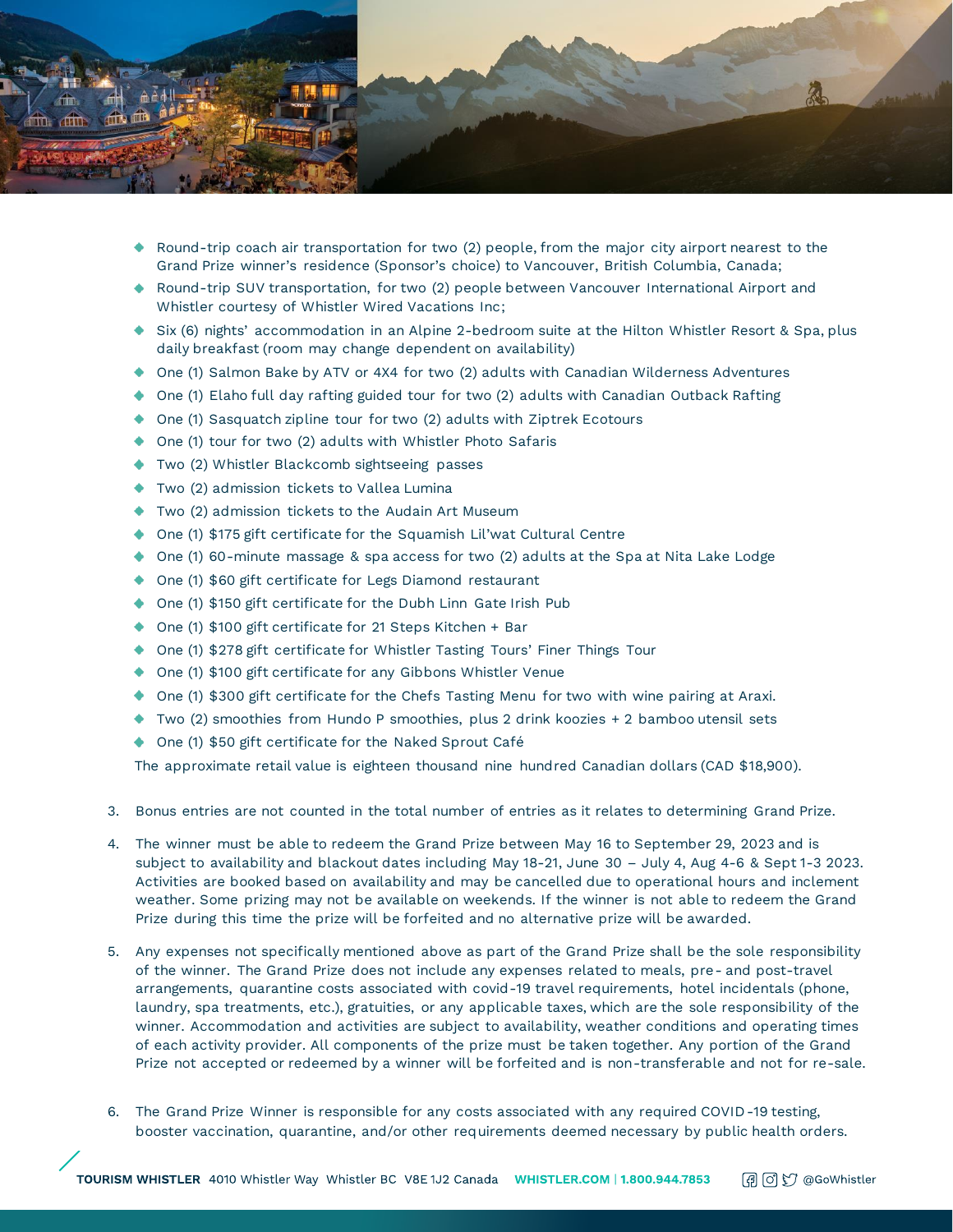

- 7. Winner and travel companion must travel on the same itinerary. Travel companions must be over the age of majority in their province, state or country of residence at the time of travel. Winner and travel companion are responsible for all necessary travel documents.
- 8. The Sponsor reserves the right to substitute prizes in whole or in part with a prize of equal, lesser or greater value in the event a prize is not reasonably available at its discretion.
- 9. All elements of the Grand Prizes are non-transferable, non-exchangeable, not for re-sale and nonrefundable. The Grand Prize winner is not entitled to receive any payment for any possible difference between the actual value of the Grand Prizes and their estimated values. Grand Prizes must be accepted as awarded. No cash alternatives, substitution or transfers of the Grand Prizes will be allowed.
- 10. In the event that there are government regulations in in Canada or the winner's country of residence restricting gatherings or travel at the time of the Travel Period, the Sponsors will make best efforts to coordinate a rescheduled date for the events with the Winner. If the Sponsors are unable to reschedule and provide the Prize because of such regulations or related circumstances beyond their control, then the Prize shall be deemed fulfilled and will not be substituted, except in the sole discretion of the Sponsors.

### **OTHER MATTERS:**

- 11. The Contest is subject to all applicable federal, provincial and local/municipal laws and is void where prohibited by law. If any provision of these Official Rules is found by any court of competent jurisdiction to be unenforceable, all other provisions will remain in full force and effect.
- 12. The Sponsor will not, under any circumstances, be responsible for, or liable to any entrant or any other person for:
	- any erroneous lost, damaged, late, incomplete, misdirected, deleted, defective, or altered Contest registrations, regardless of the cause, including, but not limited to, failure of the Site;
	- any failure for any reason whatsoever of the selected entrant to receive a prize notification;
	- any changes in email addresses after Contest registrations are submitted; and
	- any computer, online, telephone, or technical malfunctions or errors that may occur, regardless of the cause.
- 13. If for any reason the Contest is not capable of being conducted as intended by the Sponsor, including due to computer viruses, bugs, tampering, unauthorized intervention, fraud, technical failures, or any other cause that corrupts or interferes with the administration, security, fairness, integrity or proper conduct of the Contest, the Sponsor may, at its sole discretion, disqualify any entrant responsible for such misconduct and cancel, terminate, modify, or suspend the Contest.
- 14. Should tax liability arise, then it will be the responsibility of the winner to notify their own Government's relevant tax department. The Sponsor takes no responsibility or liability for taxation or for any other costs incurred in connection with the prizes received in this Contest.
- 15. Decisions of the Sponsor are final and binding.
- 16. By entering the Contest, participants consent to the Sponsor's collection, use, and disclosure of the personal information provided in the Contest registration for the administration of the Contest, including posting of the winner's name and city of residence on the Sponsor website, and in aggregated, nonpersonal form in order to create reports regarding Contest entrant demographics and consumer habits,